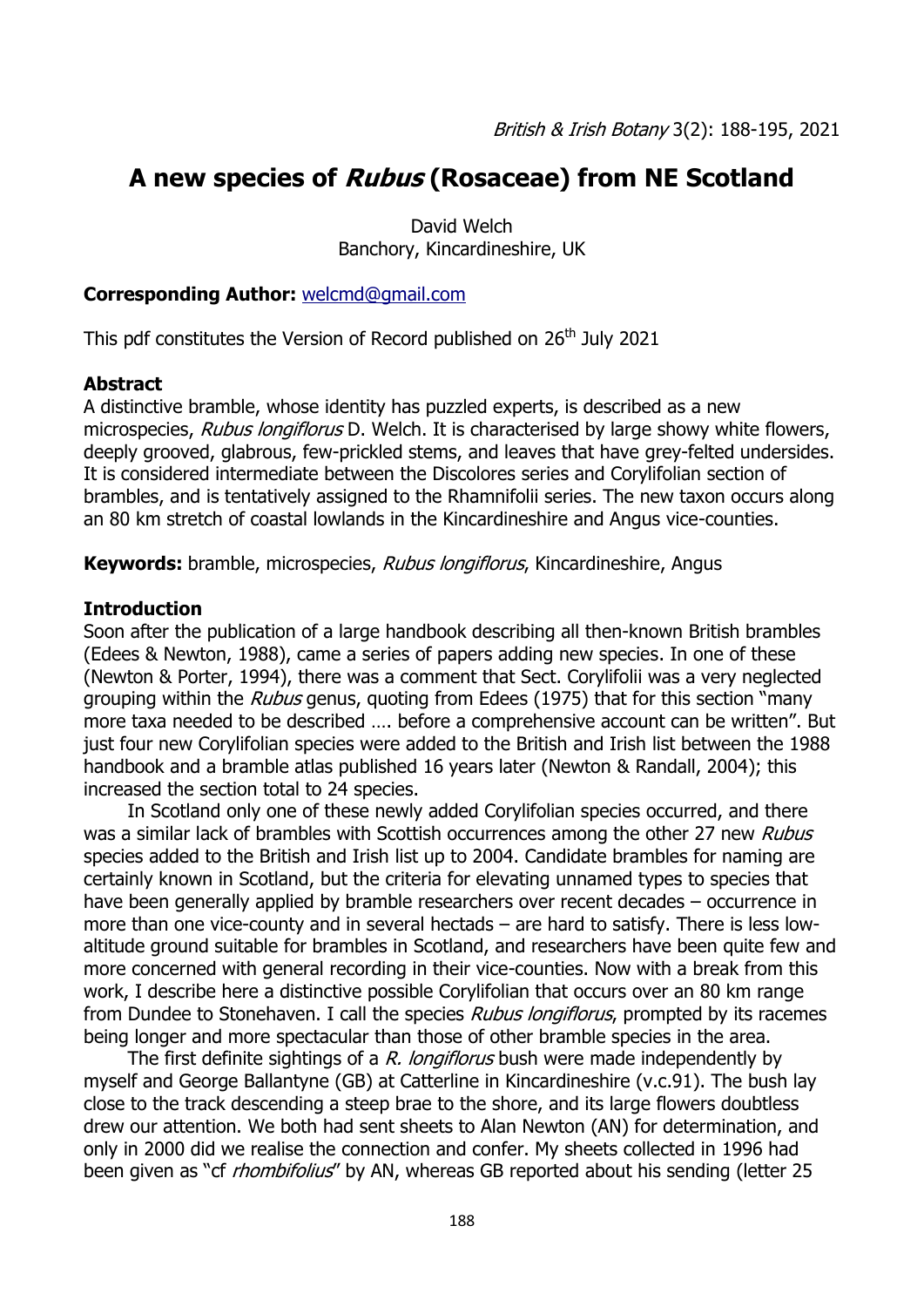Sept 2000) that "Alan couldn`t make much of it, suggesting it might be a hybrid between ulmifolius and something else (?latifolius)". GB added "I wasn`t convinced ... as it looked a perfectly good species to me".

I too was not convinced about "cf *rhombifolius*" since the specimens differed substantially from a big bush of *rhombifolius* at Maud in N. Aberdeenshire (v.c.93), which I had taken AN to see when we spent a few days together in July 1996 touring difficult and interesting brambles in NE Scotland. Moreover, I had observed a spectacular 80 m length of brambles along a road to the coast at Crawton (NO88), 2 km north of Catterline, which I felt was the same taxon as the Catterline bush. So I sent sheets from Crawton collected in August 2000 to AN in that summer's parcel, together with a silhouette of the 1996 Catterline specimen. This silhouette came back marked "certainly approaches Crawton plants" but the Crawton sheets were surprisingly named *hebridensis* by AN. In later discussions with GB, we felt AN had considered *hebridensis* as one parent in a hybrid. But unfortunately a hectad dot for *hebridensis* in NO88 appeared in the *Rubus* Atlas (Newton & Randall, 2004); when this record later appeared in the BSBI Distribution Database (DDb), I rejected it.

In 2001 I decided to enlist other expert opinion, and sent a parcel with both Catterline and Crawton sheets to David Allen (DA). His verdict (letter 18 Sept 2001) was "clearly the same – they defeat me" "nothing like *rhombifolius* at least as I know that. Perhaps R. hebridensis x latifolius, which could account for the ultra-large flowers. A specimen retained for **BM**". Also in that summer GB returned to bushes in the Dundee area that had puzzled him, but which he thought could be the same as the v.c.91 bushes, and sent sheets to AN receiving a verdict: R. anglocandicans. This identity too I doubted, though I agreed with GB that the v.c.90 bushes were the same taxon as the v.c.91 ones. In 2002 I enlisted another expert, Prof. Heinrich Weber in Germany, and sent him Catterline and Crawton specimens. He had a paper on *anglocandicans* in preparation (Evans & Weber, 2003) and was definite. In a letter (6 May 2002) he wrote "Unknown to me, probably not named yet and just a local thing". And in a further letter (12 Sept 2003) after I had sent more material he wrote "your plant is much different to *anglocandicans* even without any significant similarities. The most conspicuous characters of your plant are the rather shallow serration of the leaflets and the shape of the panicle. After all, the matter is "clear cut". Your plant is an unnamed taxon, and should be named only if it is not just a local thing". He added that on the continent this requires a distribution area of about 40-50 km diameter.

I had also sent similar sheets collected on the same day in both vice-counties to DA, but he wrote back (21 Aug 2003) saying that after inspecting the **BM**`s folder for anglocandicans he felt that the wide variation contained in it, e.g. in whiteness of leaf undersides, didn't preclude the new sheets belonging there. DA considered that the two sheets from the Dundee area, particularly the one from Duntrune Dam, were the most similar to *anglocandicans*, but he added that with herbarium material the size of flowers was less useful as a separation criterion.

With such different and changing opinions on the identity of these big-flowered brambles, the possibility that they were hybrids, and the small recent advances in dealing with the variability in the Corylifolii and Discolores bramble groups, I decided that I ought to make available a description of the taxon, treating it as a new microspecies. I held back from writing such a paper in the 2000s in the hope of finding more colonies or herbarium specimens from other places. Although two examples of the latter are quite convincing, and have been included in the location table and distribution map in this paper, they have little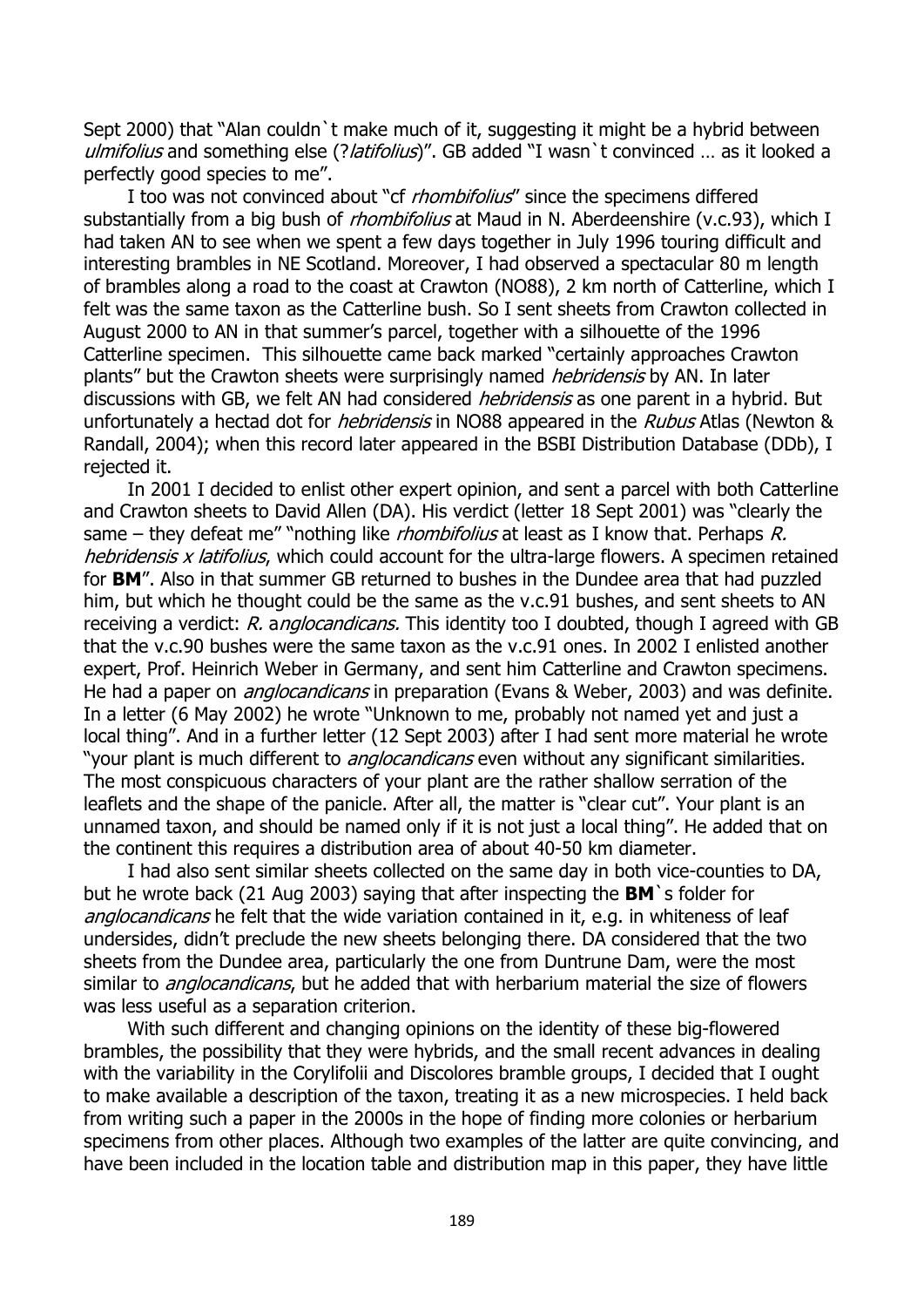changed the taxon's range. But with my description, batologists across a wider area of Britain may be able to recognise that they too have this taxon.

### **Rubus longiflorus** D. Welch, **sp. nov.**

Stems mainly arching, though a few procumbent sometimes, usually sharply angled and deeply furrowed, red-purple or brown-purple, often shining, glabrous; prickles 8-12 per 5 cm, on the angles, 4-7 mm long, declining or hooked, red-purple or with yellowish point on bigger ones; *leaves* digitate or subpedate; *leaflets* (3-) 5, mid green above, glabrous and occasionally shiny, grey-felted beneath; *terminal leaflet* obovate-elliptical to sometimes roundish, c.8 x 6 cm, coarsely serrate with upper two-thirds sometimes weakly biserrate but lower third usually just very shallowly toothed, acuminate apex 0.5-1 cm, the petiolule about one third as long as lamina; petiolules of basal leaflets 1-3 mm; petiole about as long as basal leaflets, with 8-10 small curved prickles; *flowering branch* with several ternate leaves below and 1-2 simple leaves above, not leafy to the apex; *inflorescence* cylindrical and often long, with distant few-flowered axillary branches below; rachis often flexuose, green, brown or reddish-purple, with many hairs above and few, usually small, curved prickles; pedicels with many hairs, some stellate, and a few small weak prickles; flowers 3-4 cm in diameter; sepals grey-green, densely hairy, short-pointed, mainly reflexed; petals 11-16 x 6-9 mm, white or occasionally slightly pinkish, broadly elliptical; *stamens* exceed styles, filaments white, *anthers* glabrous; styles green, young carpels hairy at tips; fruit moderate-sized. Flowering in July and August.

HOLOTYPE: Roadside, Crawton, Kincards., v.c.91, GR NO8742.8031, 14 July 2020. David Welch, **D. Welch herb**., K56X.

Paratype: Roadside, Crawton, Kincards., v.c.91, GR NO877.803, 22 July 2003. David Welch, **BM**, 000792157.

## **Discussion**

Extant colonies are spread 80 km from Dundee to Crawton, a hamlet south of Stonehaven, and the range would total 110 km if a specimen from Aberdeen in **BM** considered the same taxon by David Allen is included (Fig. 1). Judging from the 23 herbarium specimens I assembled from several collections at the 8 extant colonies (Table 1) between 1996 and 2020, and from the descriptions made of fresh material observed during the collections, no differences can be discerned between these colonies. The **DUE** specimen from Pitscandlie Hill has similar stem grooving and the same quite distinctive leaf shape and colouring; its big ternate leaf with truncate base, short apex and two gibbous lower leaflets, has very close counterparts in Crawton specimens. Photos below show flowering in a typical bush at Duntrune plus an inflorescence at Crawton (Fig. 2) and herbarium specimens from vigorous bushes at Duntrune and Crawton (Fig. 3).

The specimen from Pitscandlie was named Rubus thyrsoideus by the Corstorphines in 1915 probably using the bramble listing in Hooker's  $3<sup>rd</sup>$  edition (1884, but reprinted 1897). That name had been applied by C. Wimmer in the mid-1800s to brambles in Poland and north Germany which are now placed in the Discolores series. Rogers (1893) in his comprehensive account on British brambles had considered the species "doubtfully British", but reinstated it from a specimen collected in 1895 from v.c.22 (Newton, 1977). In this 1977 paper Newton split off from Discolores a new taxon he named R. anglocandicans for brambles with coarsely serrate, white-felted leaves. But from the fuller description in Edees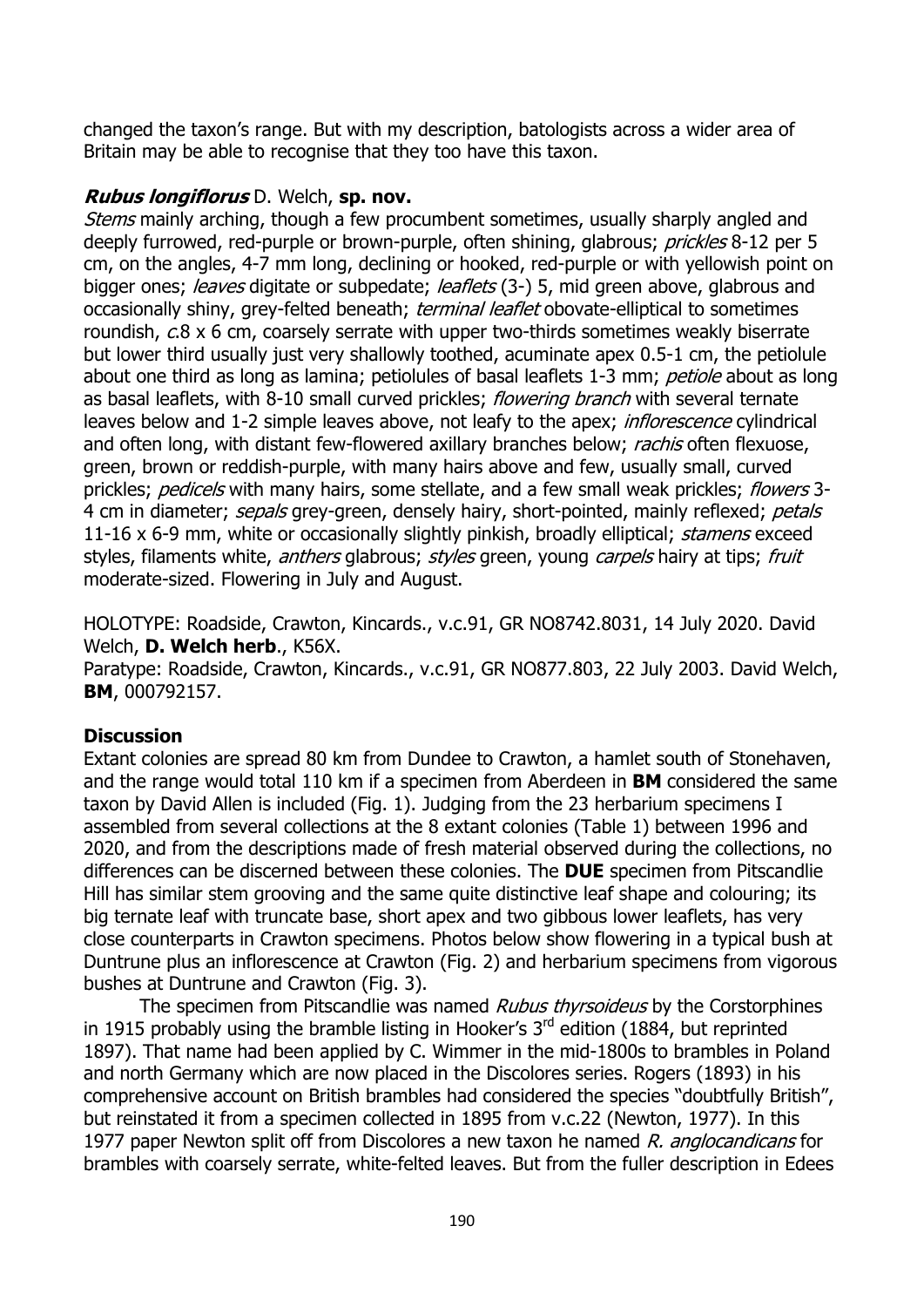& Newton (1988), R. anglocandicans differs from R. longiflorus in several key characters, notably flower size (petal size given as  $c.10 \times 7$  mm). The German expert, Heinrich Weber, was quite definite that the v.c.90 and 91 specimens were not *anglocandicans*; from studying the *thyrsoideus*-type Discolores he had decided on a new species for forms with larger leaves grey-felted below, which he named R. conothyrsoides (Weber, 1977), so was well-qualified to judge.



**Figure 1. Map showing distribution of current sites of Rubus longiflorus and ones indicated by herbarium specimens collected 1901-1915 (■)**

Two more specimens collected by the Corstorphines from Pitscandlie Hill c.1915 are in **DUE**, one of which they also named R, thyrsoideus, but the other R, rusticanus. That latter name (synonym R. discolor) had been applied by Rogers (1893) to Discolores forms with pink flowers and small leaves white-felted below, and Hooker (1884; 1897) made the same distinction from *thyrsoideus*, this having white flowers and larger leaves, less white below. Alan Newton, visiting **DUE** in 1977, had written R. ulmifolius on the rusticanus sheet, but had baulked at specifying the other two. To me, although one (5249/3) fits R. longiflorus well, the other with very serrate leaves is puzzling (5249/2), and possibly could be a relic of a taxon that had been a parent in a hybridisation that had created  $R$ . longiflorus.

If a hybridisation between a Discolores and a Corylifolian species had produced R. longiflorus, then it must have occurred well before the 1910s when the Corstorphines were recording brambles, for the resulting taxon to have spread across its 80-km range. But I do not believe that R. longiflorus has this origin rather than being a good long-standing species. I am much more convinced that another specimen (5243/16) collected by the Corstorphines from Melgund 5 km NE of Pitscandlie Hill is a hybrid since it has a strange inflorescence with long straggly branches and very few flowers. This was determined as caesius x rusticanus in 1915, and Alan Newton wrote caesius x ulmifolius on the sheet in 1977, but *caesius* has no records north of the Tay in eastern Scotland.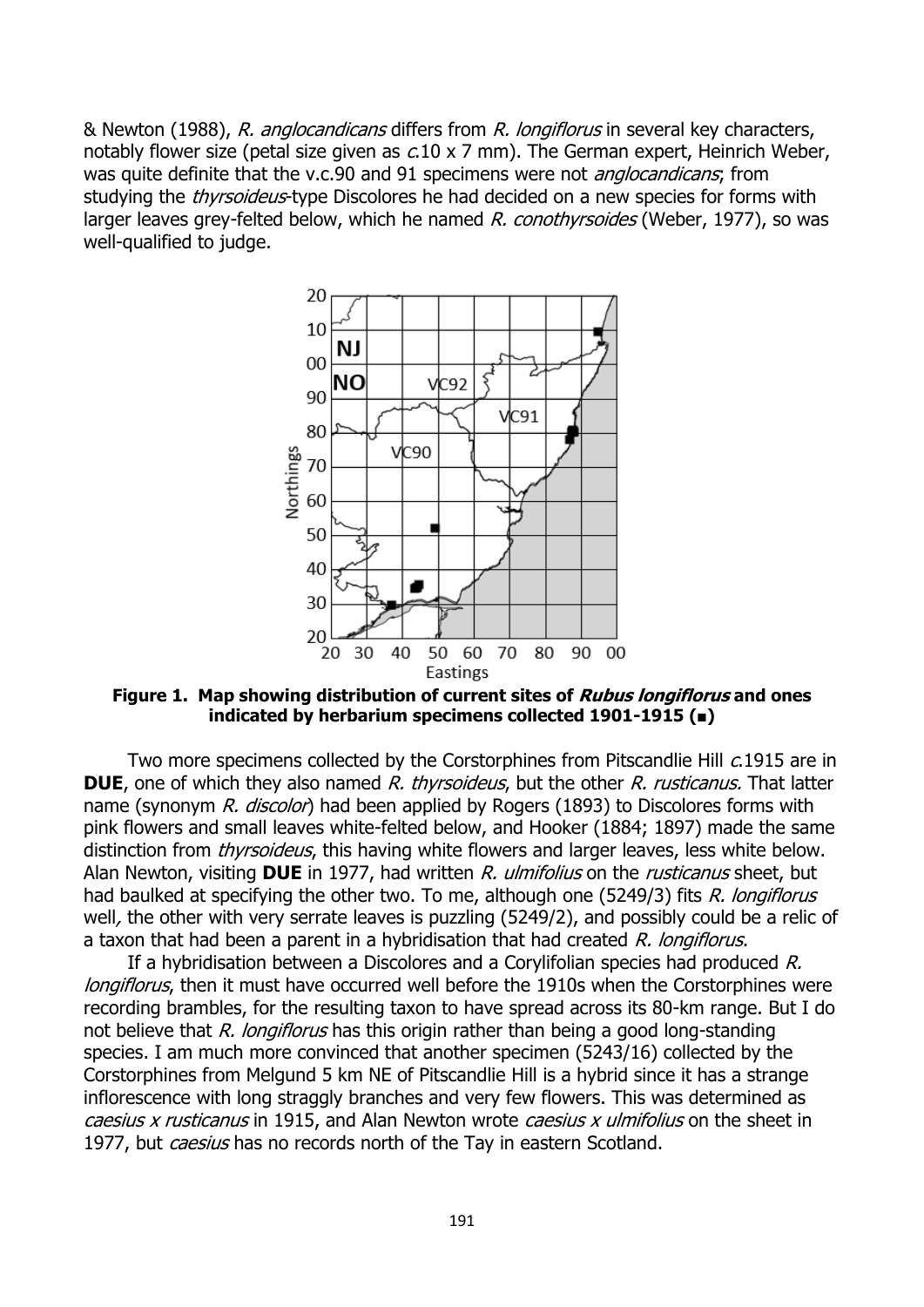On the tricky question of which *Rubus* group to assign *R. longiflorus* to, it could be either Discolores or Corylifolii for a hybrid between taxa from each, but for a normal species I tentatively suggest Rhamnifolii. This series has species with furrowed glabrous stems, leaves grey-felted, and sometimes large flowers. And it was to that group that Alan Newton originally assigned the Catterline specimen.

| <b>Colony</b>              | <b>Location</b> | <b>VC</b> | <b>Extent</b><br>2003 | <b>Extent 2020</b>     | <b>Comments</b>            |
|----------------------------|-----------------|-----------|-----------------------|------------------------|----------------------------|
| Dundee<br><b>Ninewells</b> | NO3684296<br>5  | 90        | $c.6$ sq m            | <b>Not Visited</b>     | Foot railway<br>embankment |
| Duntrune S                 | NO4341344<br>5  | 90        | 1 big bush            | 8 m length             | SE verge                   |
| Duntrune Dam               | NO4402349<br>5  | 90        | $c.6$ sq m            | $c.4$ sq m             | Unmanaged ground           |
| Duntrune Dam<br>field      | NO4399349<br>5  | 90        | 1 bush                | Not Found              | Bush removed<br>c.2017     |
| Duntrune N                 | NO444357        | 90        | 1 big bush            | 30 m length            | W verge                    |
| *Pitscandlie Hill          | NO4953          | 90        |                       |                        | By raspberry field         |
| Catterline coast<br>brae   | NO8684781<br>6  | 91        | 1 big bush            | 1 bush                 | First seen 1996            |
| Crawton SE road            | NO877803        | 91        | 80 m NE<br>verge      | 85 m on 2<br>verges    | 1 bush now on SW<br>verge  |
| Crawton SE road            | NO8777802<br>6  | 91        |                       | 1 new bush<br>4m long  | SW verge                   |
| Crawton SW road            | NO8758804<br>9  | 91        | 10 m NW<br>verge      | Gone                   | Was at field entrance      |
| Crawton SW road            | NO8742803<br>1  | 91        |                       | 1 new bush<br>3 m long | NW verge                   |
| <b>Crawton NW</b><br>road  | NO8751807<br>8  | 91        | 1 bush                | Gone                   | SW verge                   |
| Crawton NW<br>road         | NO8744808<br>7  | 91        |                       | 1 new bush<br>4 m long | SW verge                   |
| ^Bridge of Don             | NJ9409          | 92        |                       |                        | No suitable habitat<br>now |

**Table 1. Occurrence of bushes and colonies of Rubus longiflorus.**

\* **DUE** herbarium, 5249/3, collected 1915, R.H. & Mrs M. Corstorphine.

^ **BM** herbarium, collected 18 Sept 1901, J.W.H. Trail, named ?latifolius; believed similar to unnamed new taxon by David Allen (letter 28 Aug 2003).

The habitats in v.c.90 and 91 of R. longiflorus are mainly roadsides (Table 1), but include a steep slope above the shore at Catterline. And at Duntrune Dam a vigorous bush had established in a small under-used field. The soils of these colonies do not seem unusual, so do not explain the present very restricted distribution of the new taxon. For v.c.91, I believe there is little chance of finding new colonies since the coast and even very minor roads near-by have been closely hunted for bramble species. But v.c.90 has a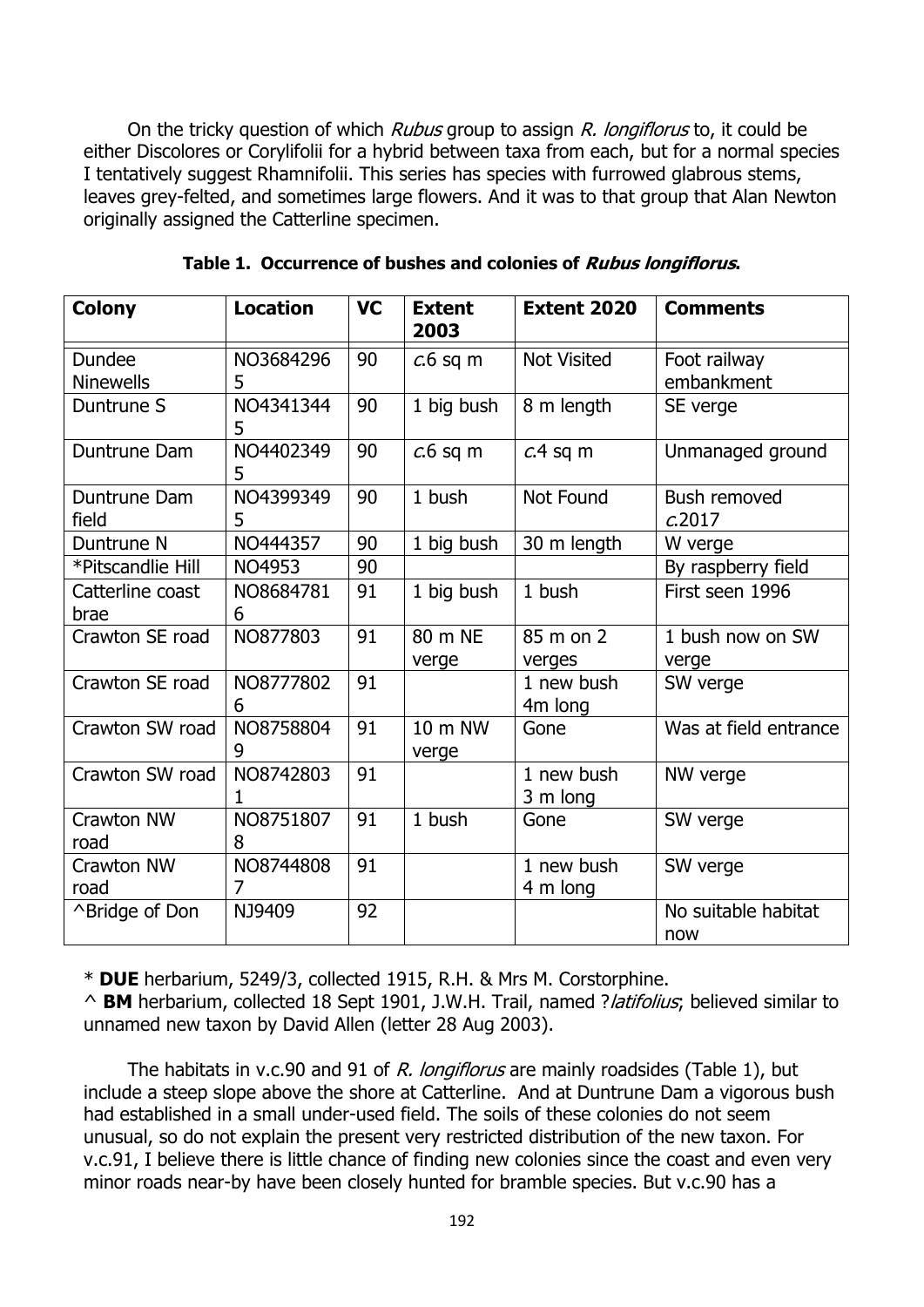considerable extent of low-ground potential habitat that has not been searched for Corylifolian or Discolores species, rather than Rubus fruticosus agg. Perhaps this paper will result in more colonies of R. longiflorus or potential parents, if it were a recent hybrid, being discovered.



**Figure 2. Flowering in Rubus longiflorus. Top: bush at Duntrune N, viewed 13 August 2013; Bottom: inflorescence at Crawton SW, viewed 14 July 2020.**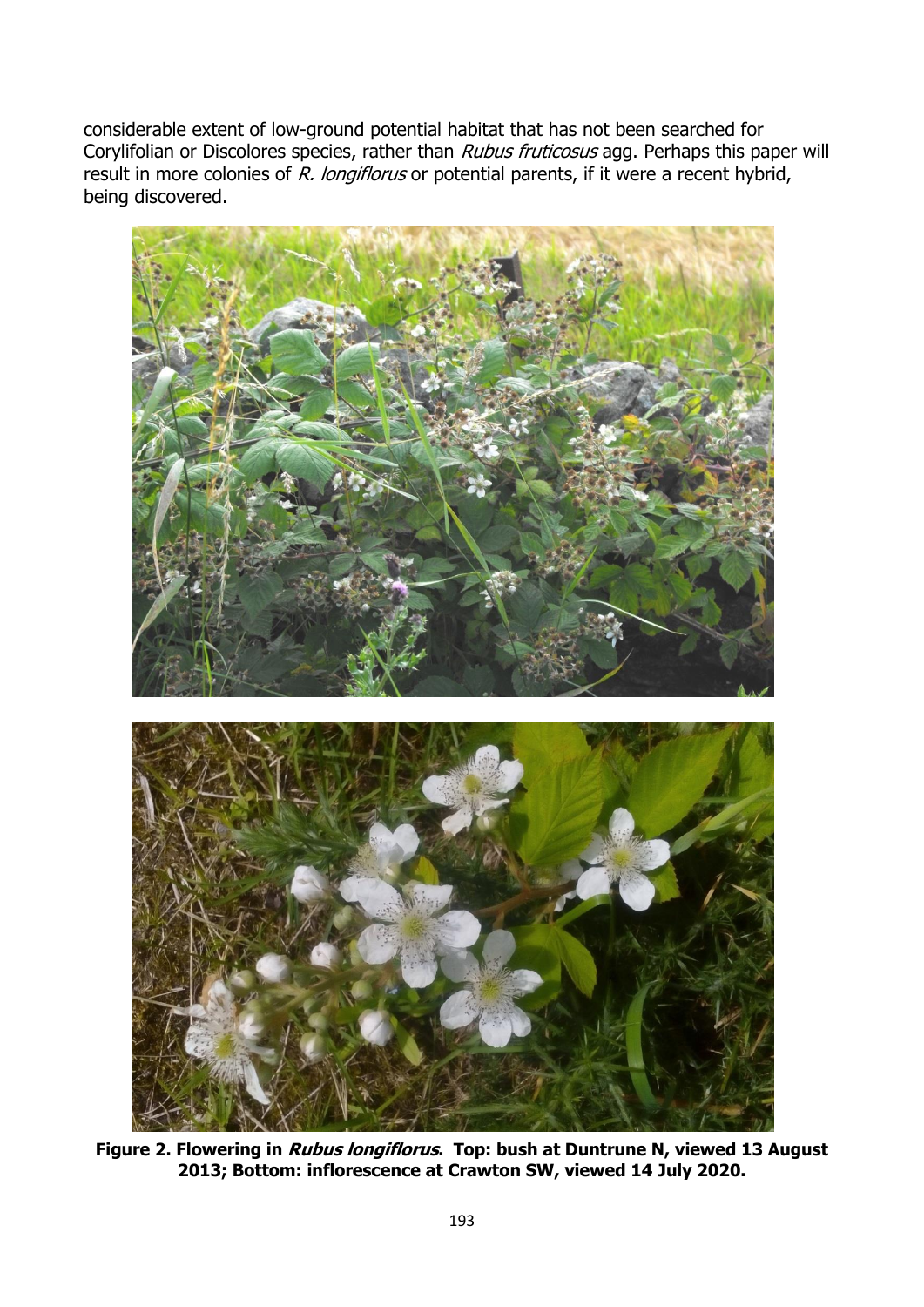

#### **Figure 3. Herbarium sheets from Crawton SW (left, gathered 14 July 2020) and Duntrune S (right, gathered 22 July 2003). Ageing of the latter has caused the green to darken, this having most affected the single lower leaflet of the right-hand upsidedown leaf.**

### **Acknowledgements**

I am grateful to the several bramble researchers named above for their considered opinions on my specimens. Prof. Hugh Ingram, Dundee University, looked at the interesting sheets in the herbarium next door to his office on my several visits. I thank David Elston for producing the distribution map, and Angus Hannah for commenting on a draft.

#### **References**

Edees, E.S. 1975. Notes on British Rubi, 3. Watsonia [10: 331-343.](http://archive.bsbi.org.uk/Wats10p331.pdf)

Edees, E.S. & Newton, A. 1988. Brambles of the British Isles. London: The Ray Society.

Evans, K. & Weber, H.E. 2003. Rubus anglocandicans is the most widespread taxon of European bramble in Australia. Australian Systematic Botany 16(4): 527-537.

Hooker, J.D. 1884. The Student's Flora of the British Isles. London: Macmillan & Co..

Newton, A. 1977. A review of *Rubus* section Discolores P.J. Mueller in Britain. *[Watsonia](http://archive.bsbi.org.uk/Wats11p237.pdf)* 11: [237-246.](http://archive.bsbi.org.uk/Wats11p237.pdf)

Newton, A. & Porter, M. 1994. New species of *Rubus* L. (Rosaceae) from Wales and the Welsh Marches. Watsonia 20: [133-143.](http://archive.bsbi.org.uk/Wats20p133.pdf)

Newton, A. & Randall, R.D. 2004. Atlas of British and Irish Brambles. London: Botanical Society of the British Isles.